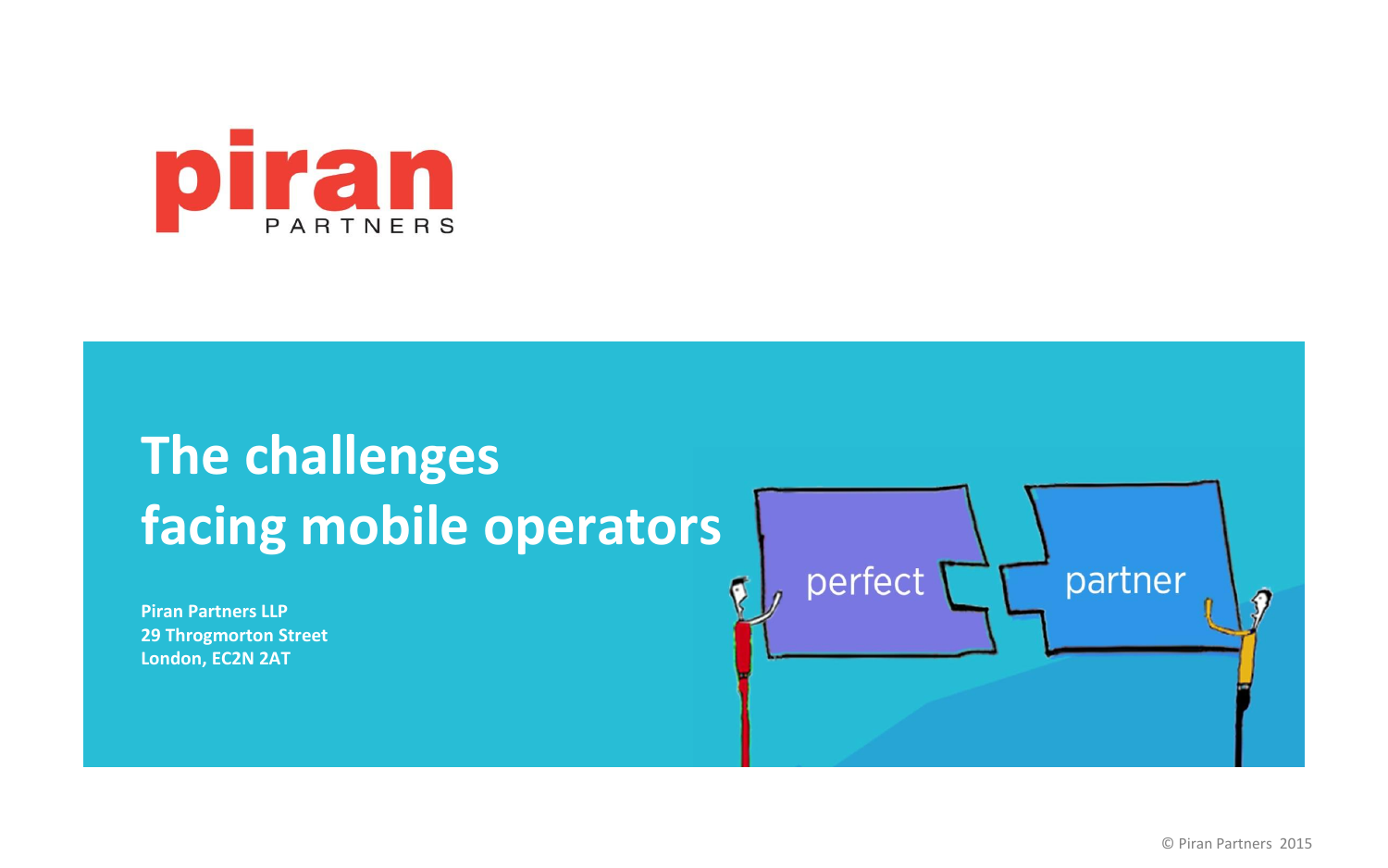### **The growth of mobile communications…**



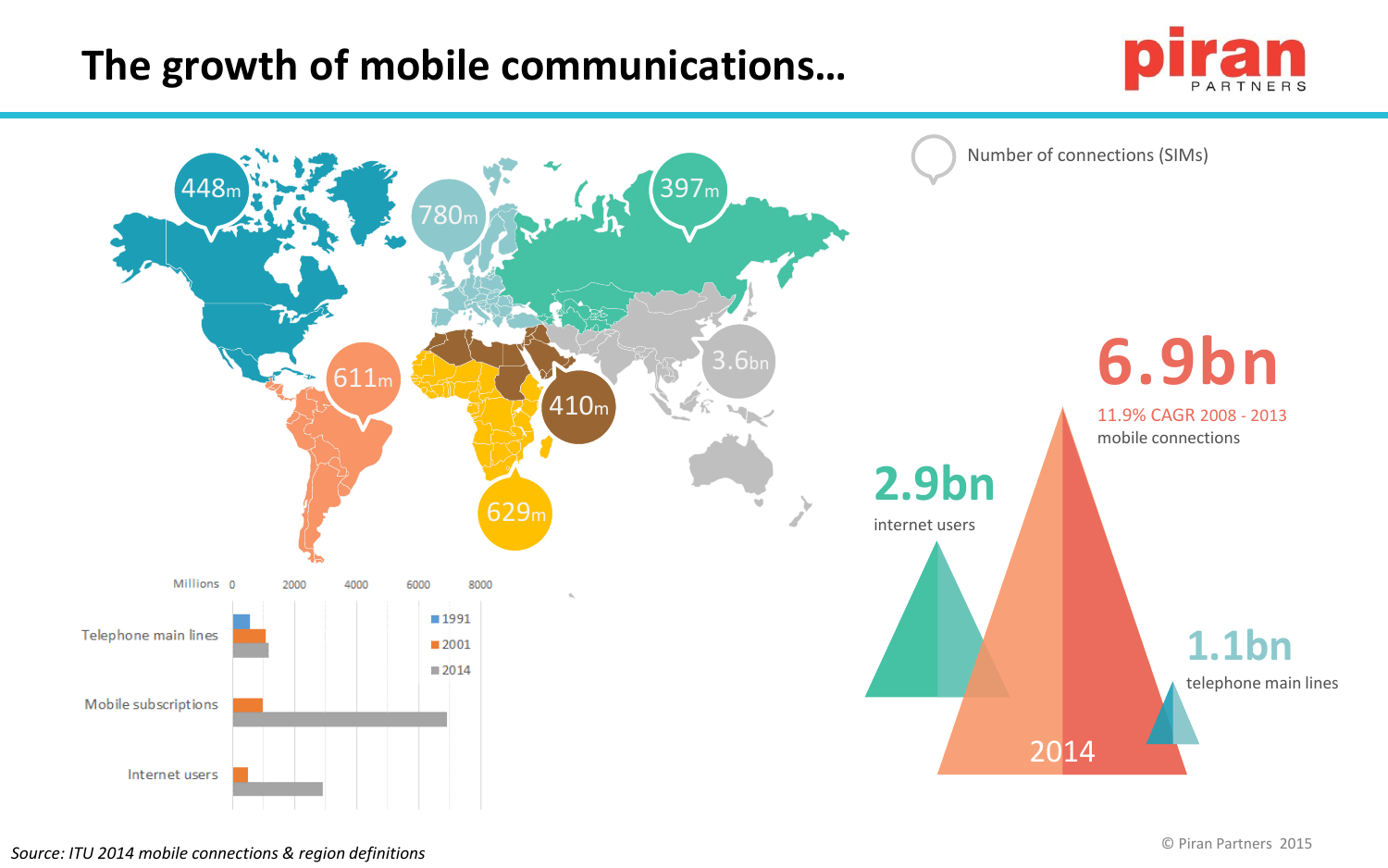### **Common themes globally …**





#### **Hastened by rollout of fast 3G / 4G networks (& Wi-Fi) in most regions**

*Driving growing mobile data consumption worldwide* **Globally, mobile data traffic in 2013 was equivalent to 39x the volume of traffic five years earlier (in 2008)**

*1.4 ExaBytes per month in 2013 (equivalent to 372m DVDs)*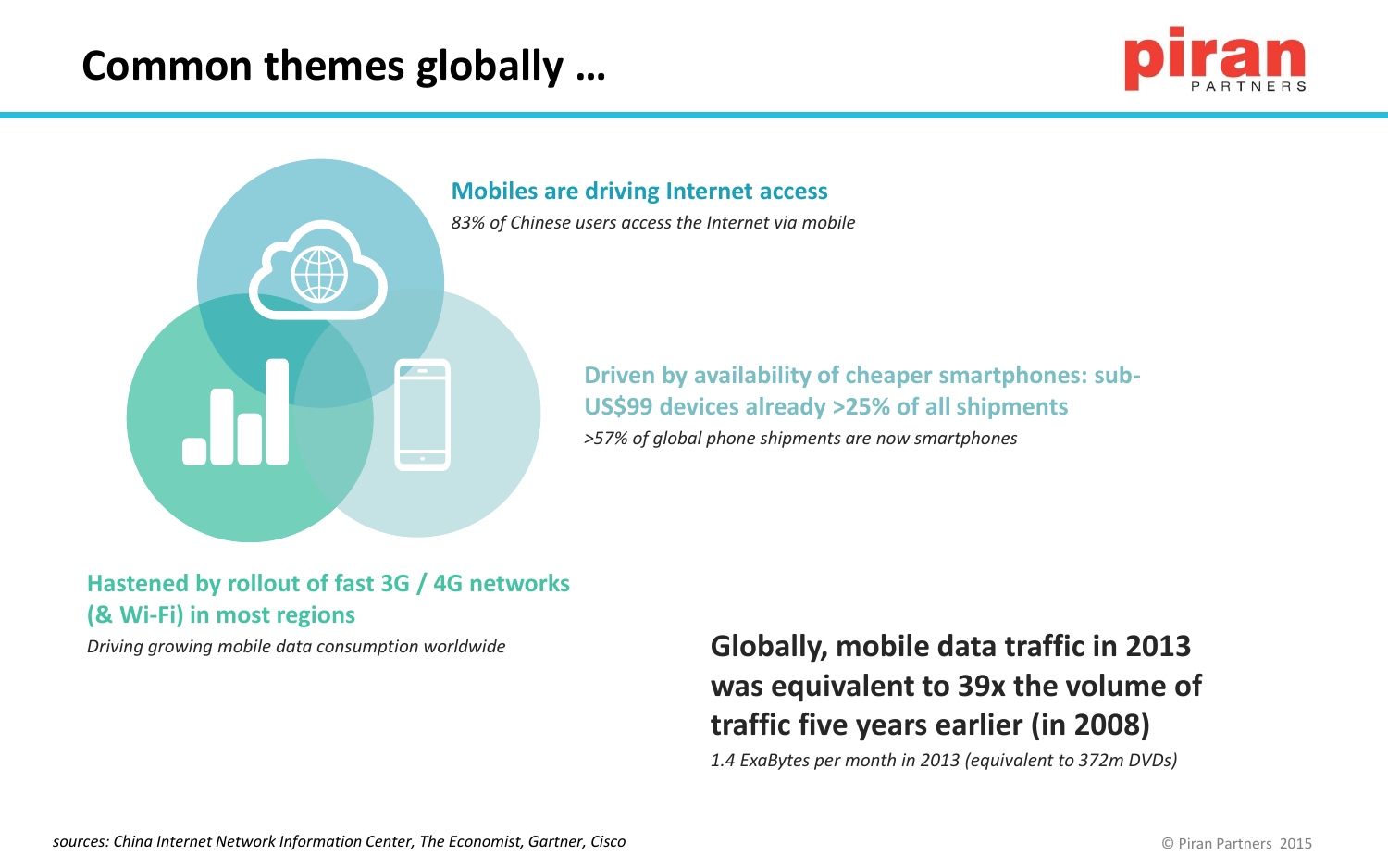# **... but regional differences**



#### **Europe – mature markets**

Slowing migration to contracts from pre-paid Always connected: 4G / Wi-Fi / Broadband Growing adoption of *'triple & quad-play'* bundles Enterprise unified communications & convergence Growing digital commerce & machine-to-machine

#### **Asia-Pacific – mix of growing & mature markets**

Increasing migration to 3G & 4G services Less than 100% penetration in most countries Mobile devices are primary means of access to Internet Cost of telecoms service & handsets are key considerations

#### **Arab States – growing ahead of global averages**

Real contrasts between North Africa & Arab Middle East Increasing migration to 3G / 4G services Greater than 100% penetration Mobile devices are primary means of access to Internet

#### **Sub-Saharan Africa – low levels of penetration**

Basic & feature phones dominate Voice & SMS key services – access to information But innovative e.g. Mobile banking (*m-Pesa Kenya*) Cost of telecoms service & handsets are key considerations

#### **North America – quasi-mature market**

Majority customers on post-paid contracts with smartphones But sub-100% penetration driven by high cost of services Big consumers of voice, text & data Significant digital commerce & machine-to-machine activities

#### **South America – dynamic market**

Greater than 100% penetration in most countries Rapid migration to 3G, 4G in infancy Mobile devices are primary means of access to Internet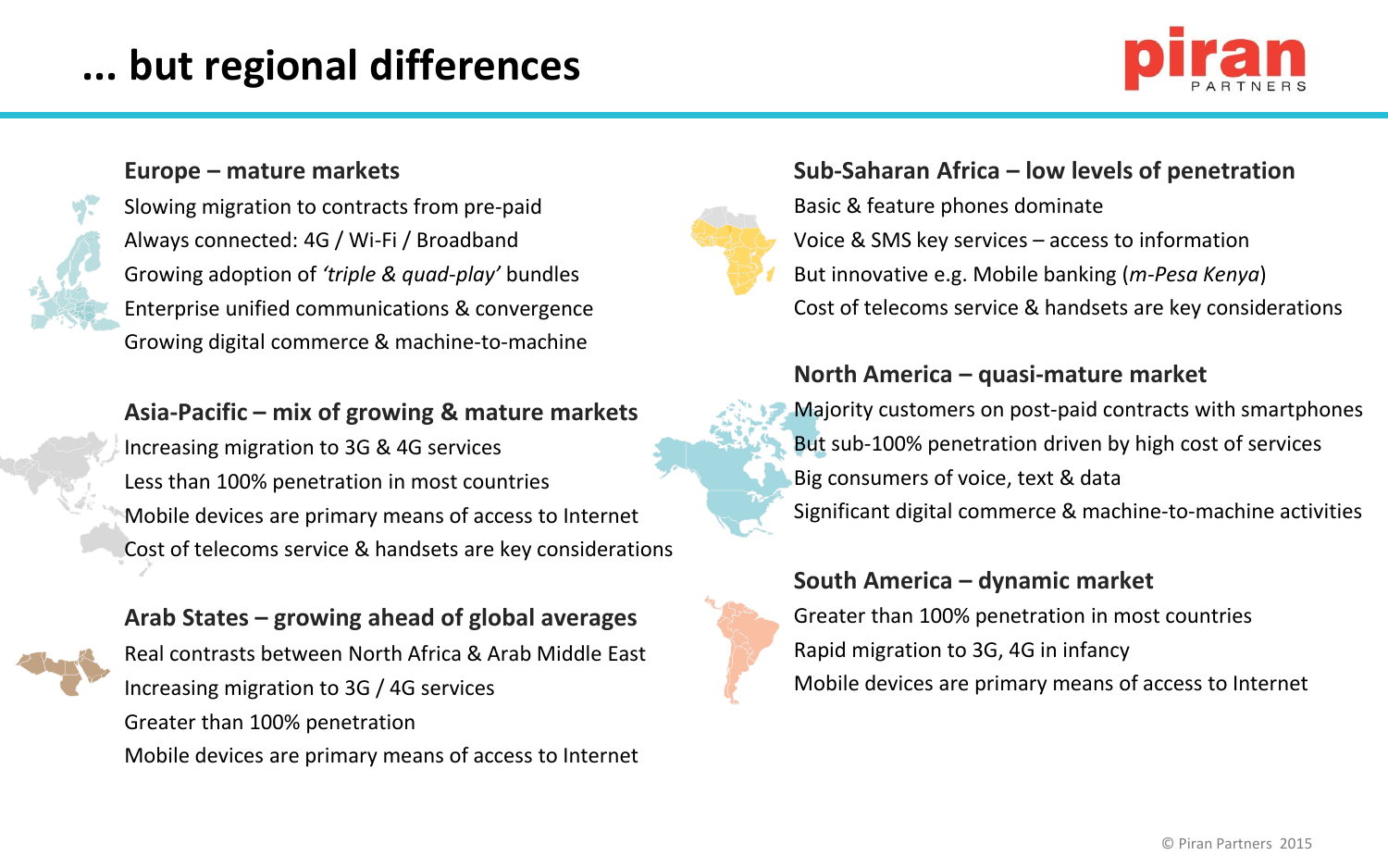## **… and significant variances in KPIs & forecasts**



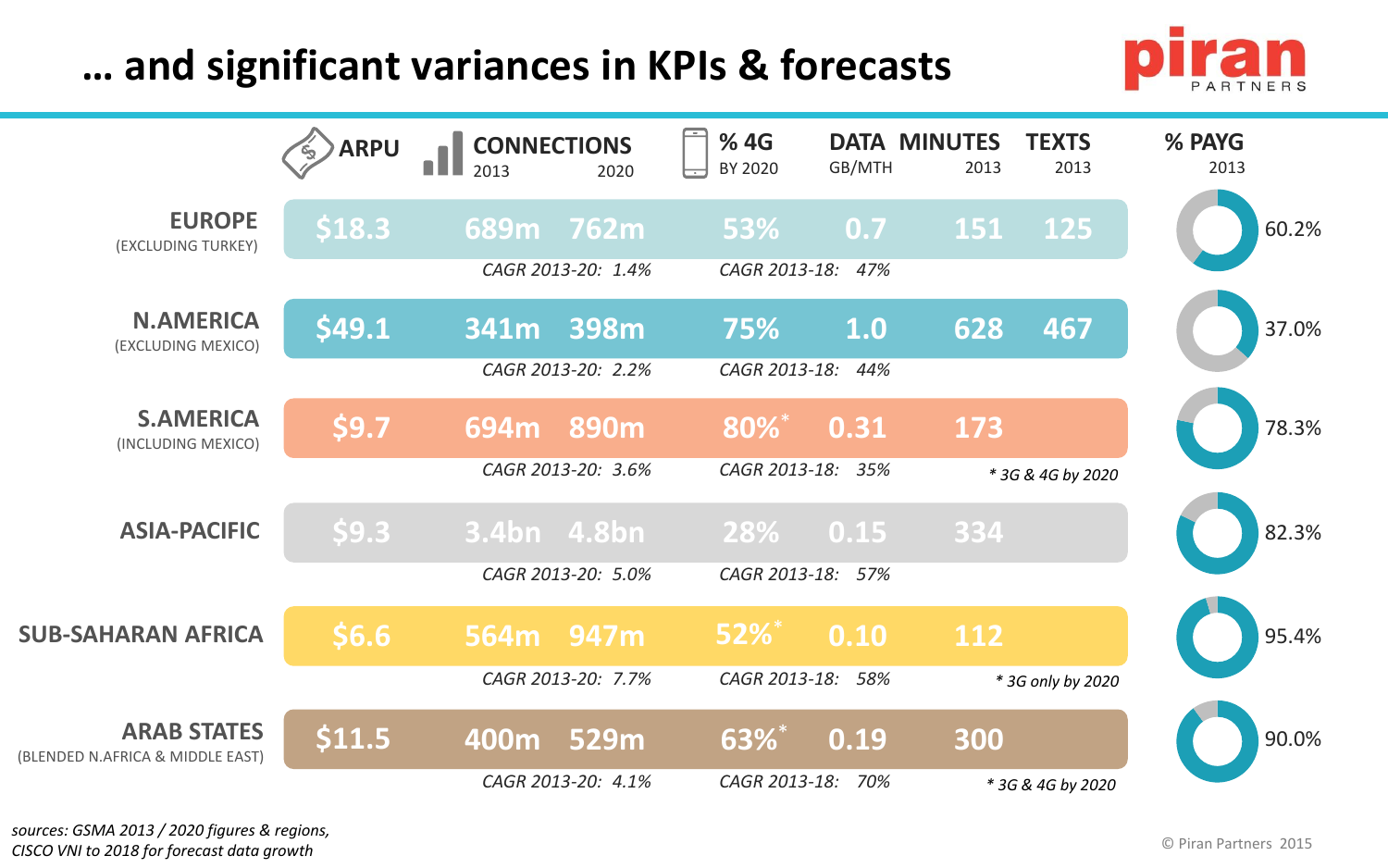

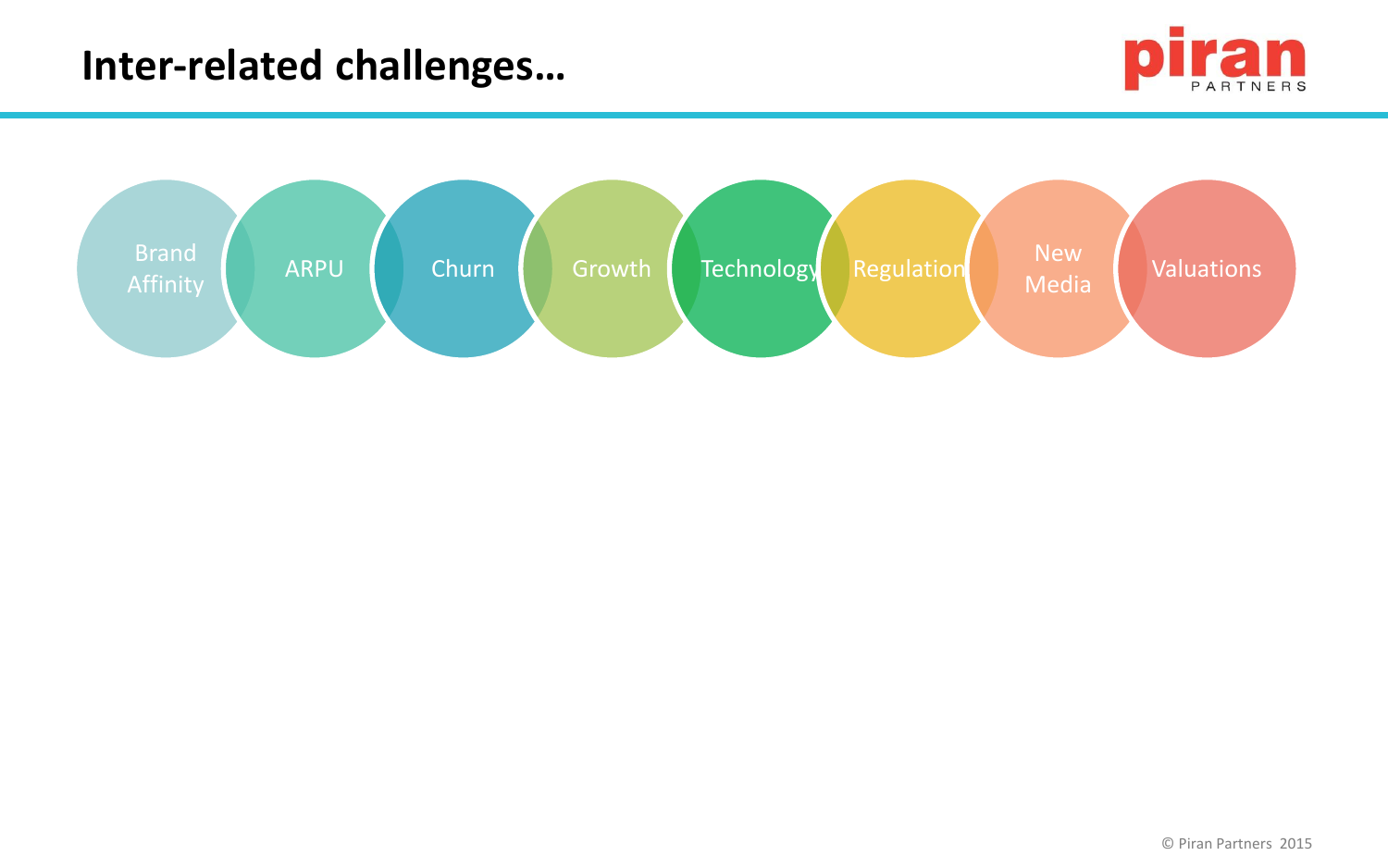

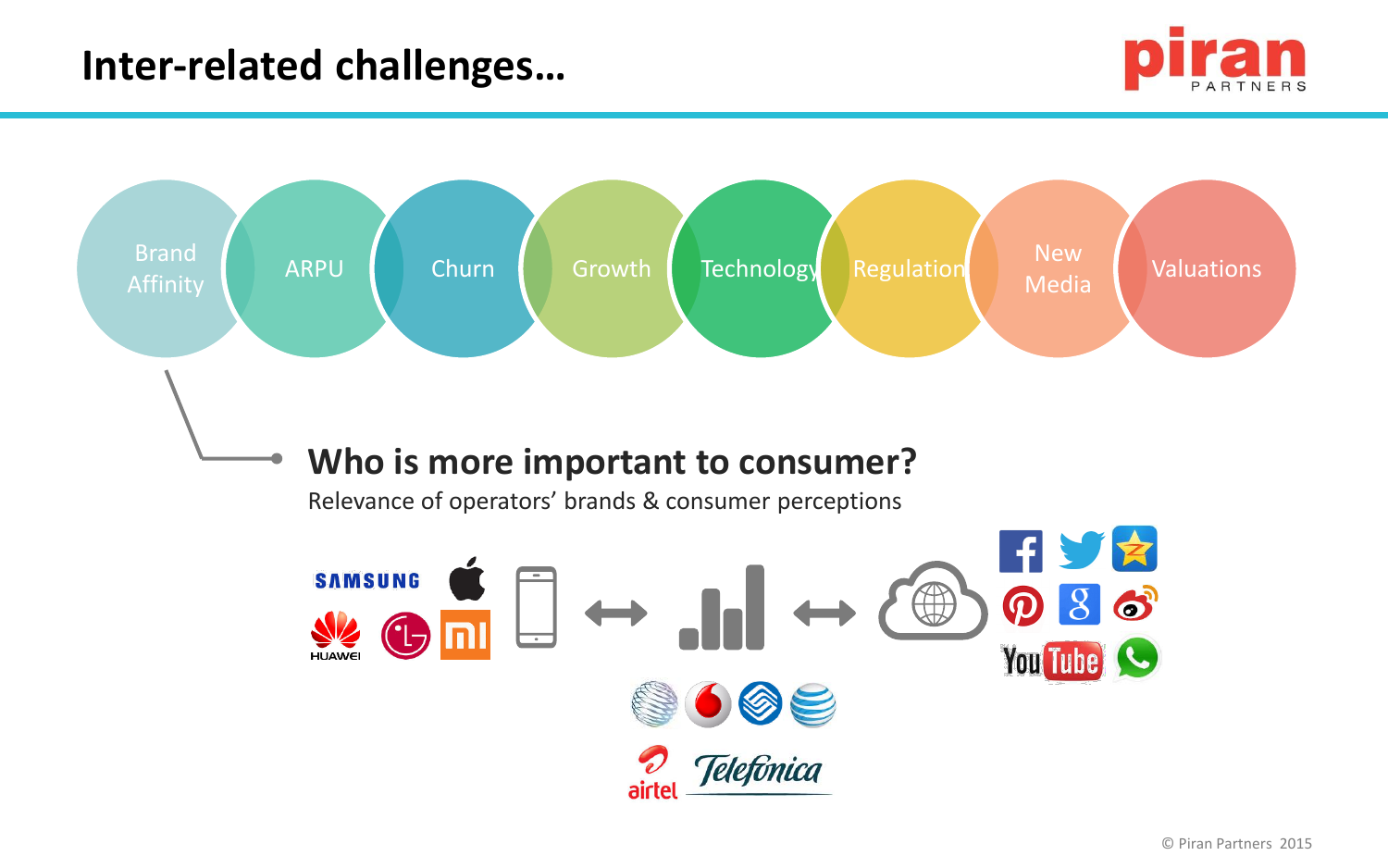



© Piran Partners 2015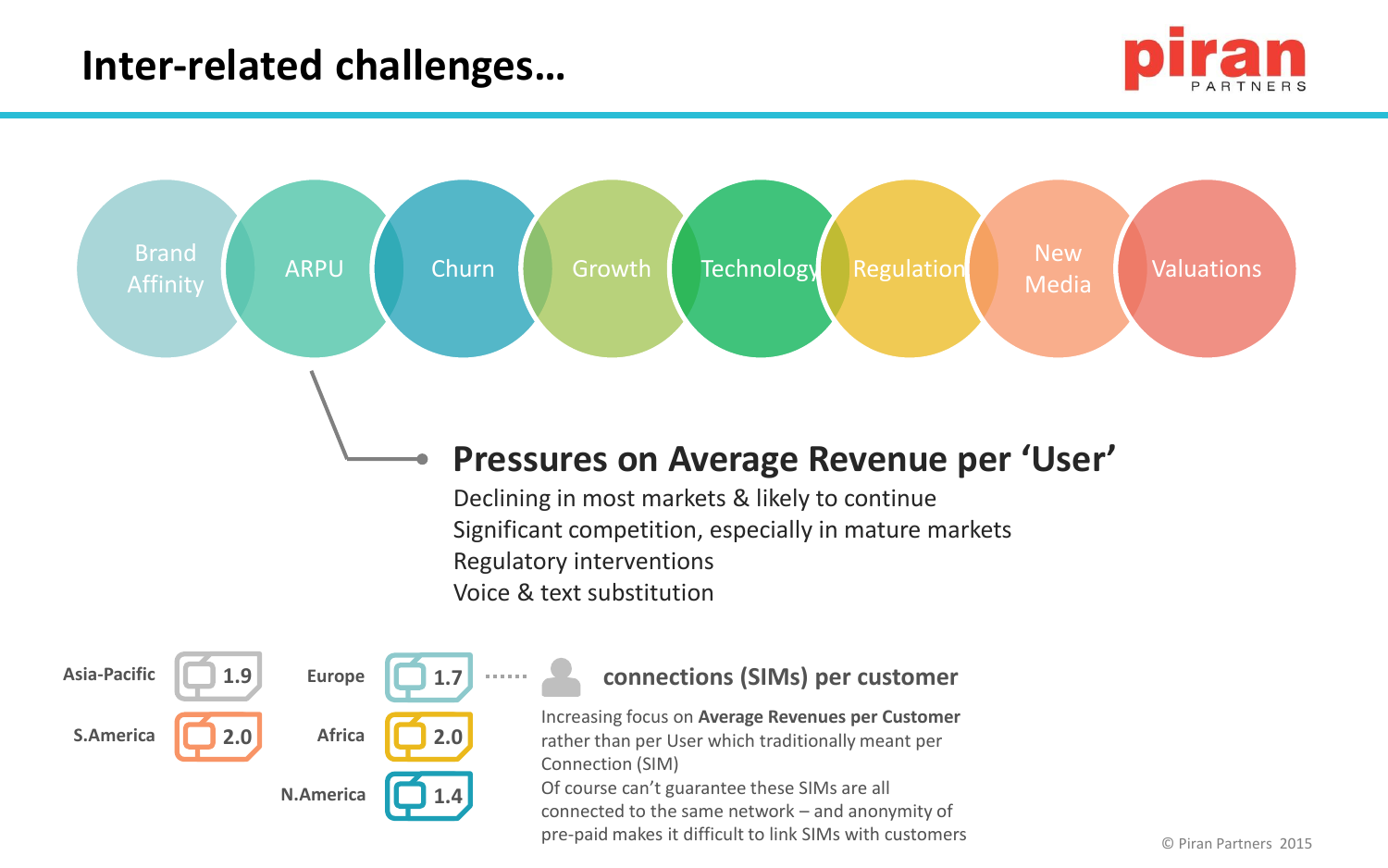customers churn annually

S.America: 78% PAYG





© Piran Partners 2015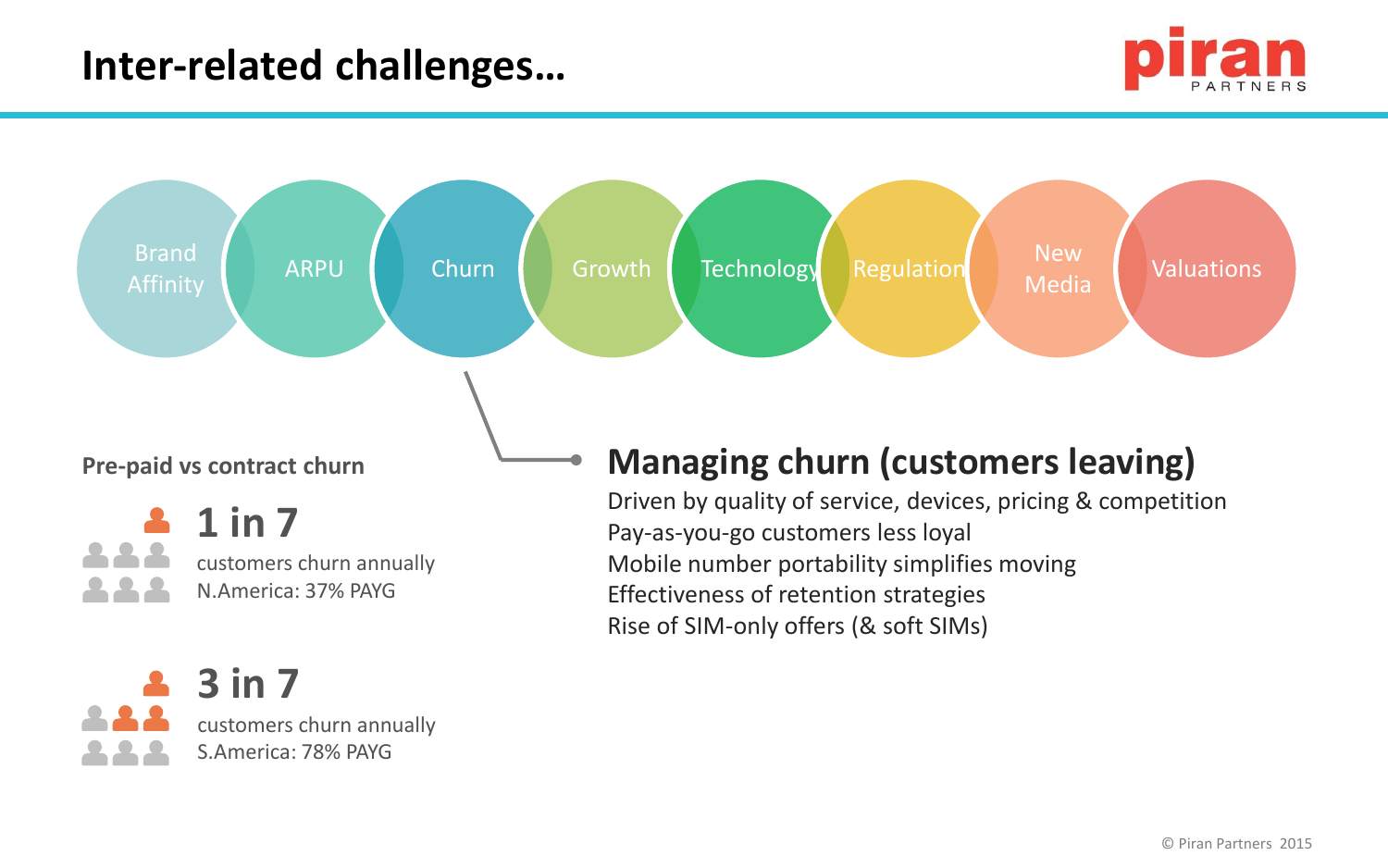

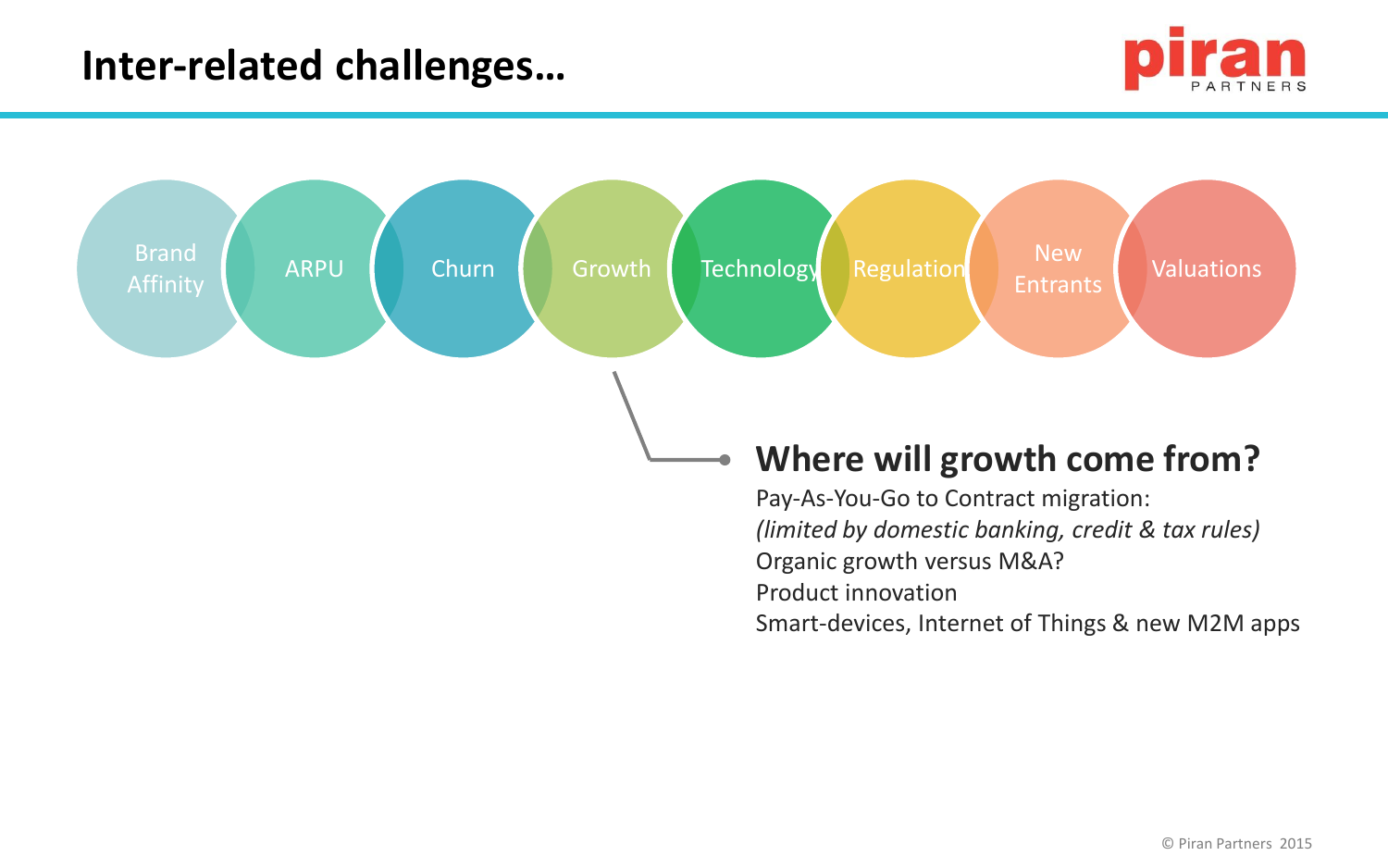



2008 2009 2010 2011 2012 2013 2014 2015 2016 2017 2018 2019 2020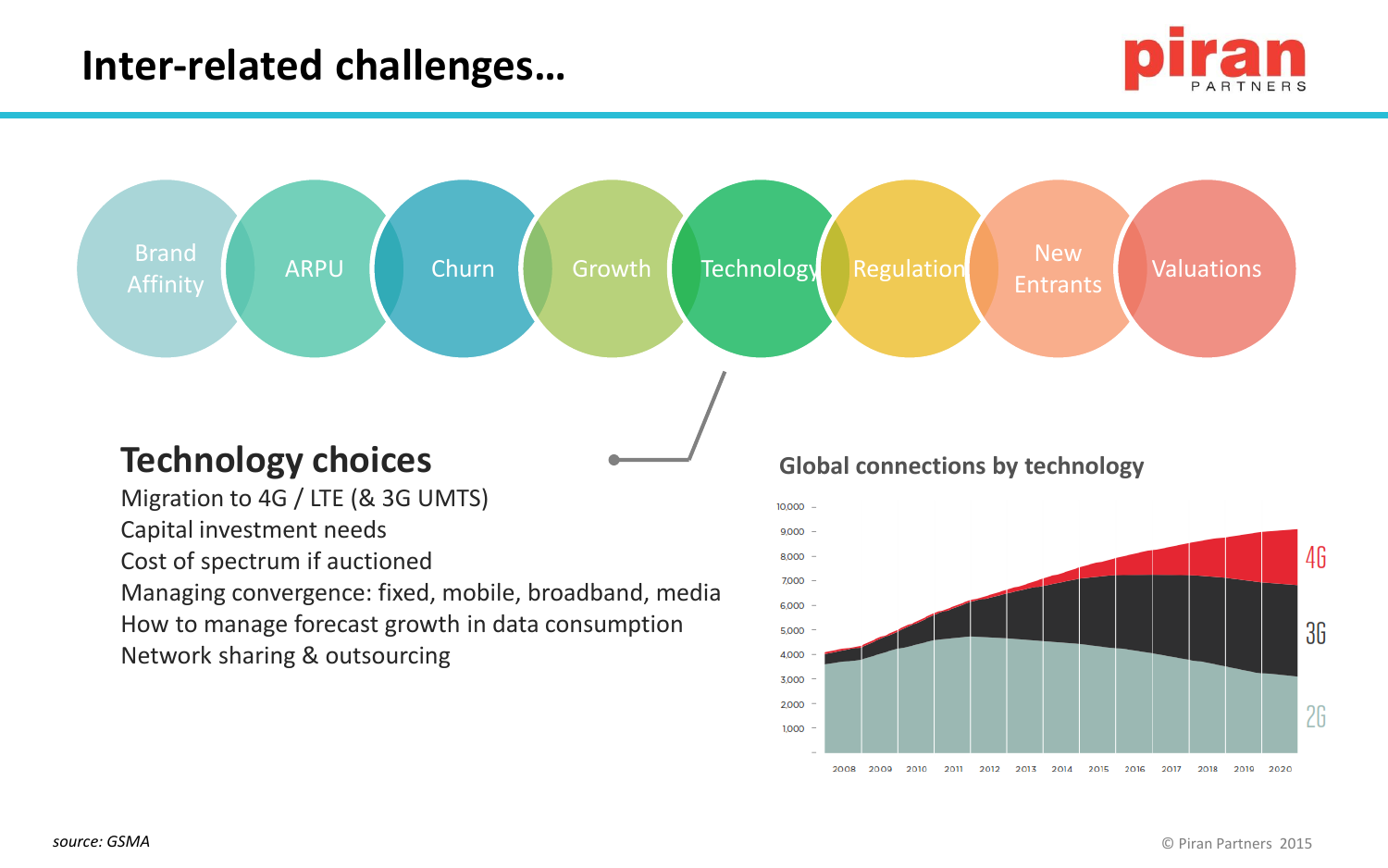



Taxation rules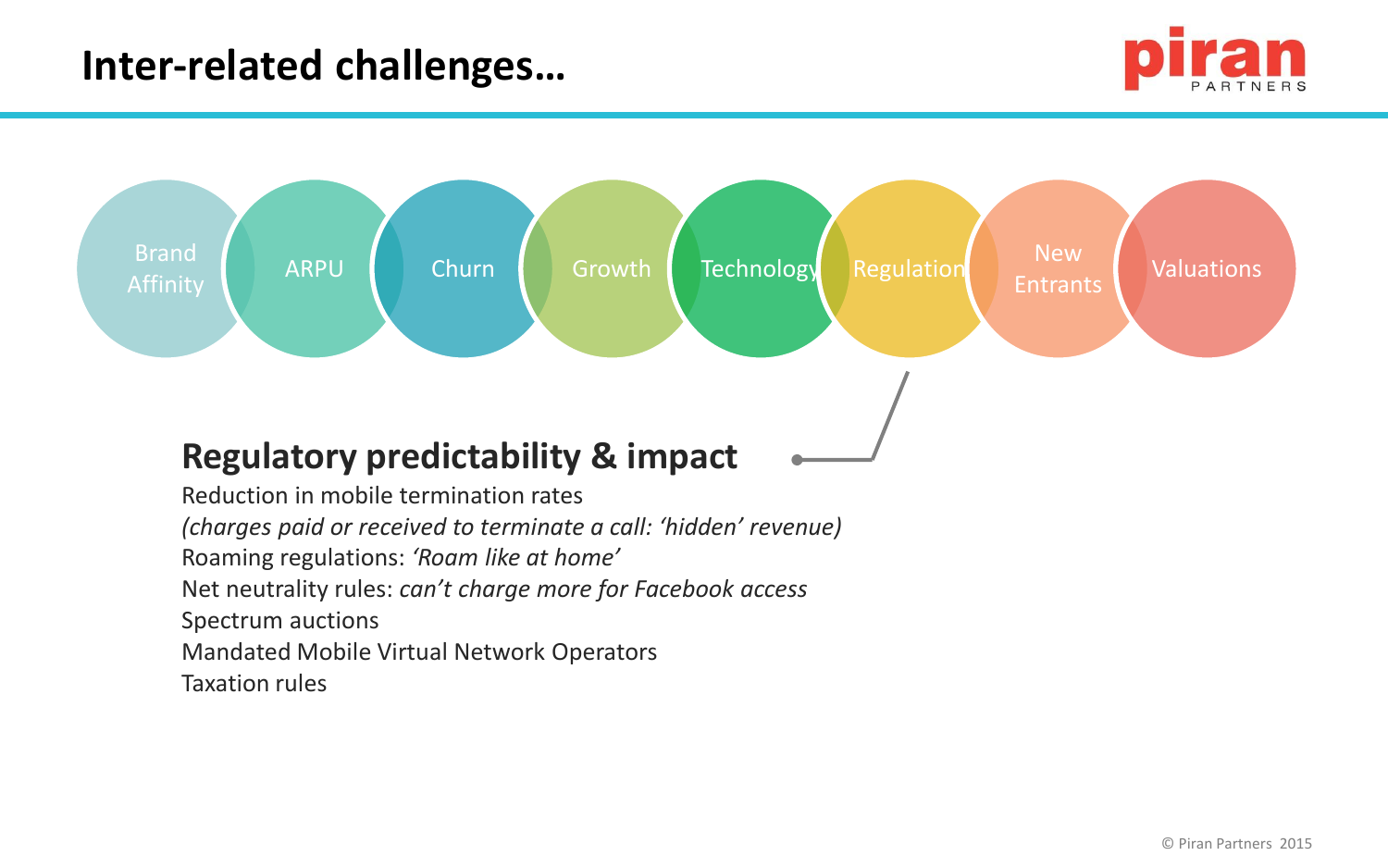





### **Competition from new players**

Rise of the new media companies: disintermediation Downstream integration by Google & Amazon into devices Upstream content & media delivery, mobile payments, cloud services Voice-over-IP & messaging services (*'OTT' services from Skype, Snapchat etc eroding traditional income*)

Who funds infrastructure to support rising data demands?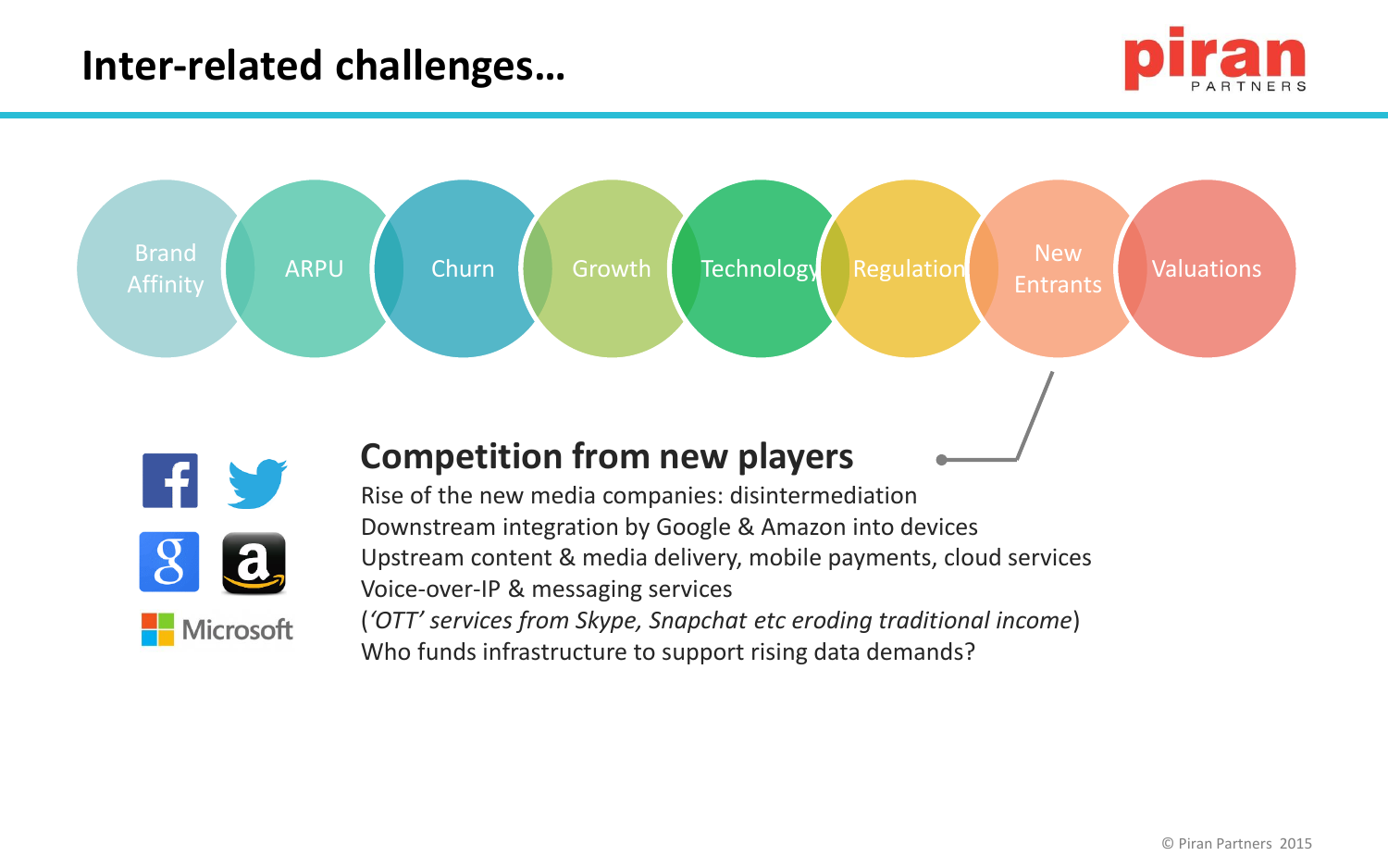

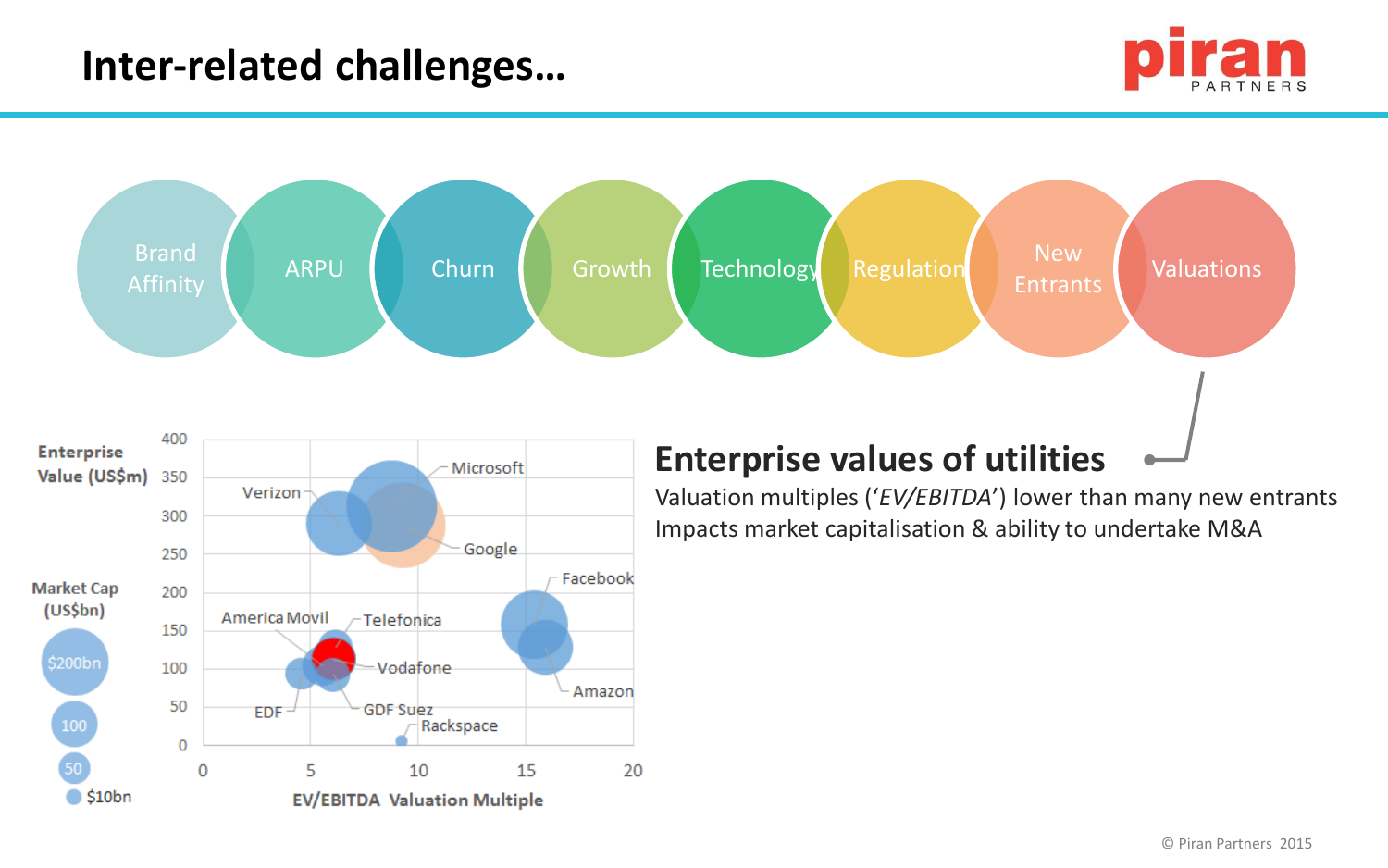

| <b>Key</b><br><b>Partners</b>           | Key<br><b>Activities</b> | Value<br><b>Propositions</b> | <b>Customer</b><br><b>Relationships</b> | <b>Customer</b><br><b>Segments</b> |  |  |
|-----------------------------------------|--------------------------|------------------------------|-----------------------------------------|------------------------------------|--|--|
|                                         | Key<br><b>Resources</b>  |                              | <b>Channels</b>                         |                                    |  |  |
| <b>Key Revenues</b><br><b>Key Costs</b> |                          |                              |                                         |                                    |  |  |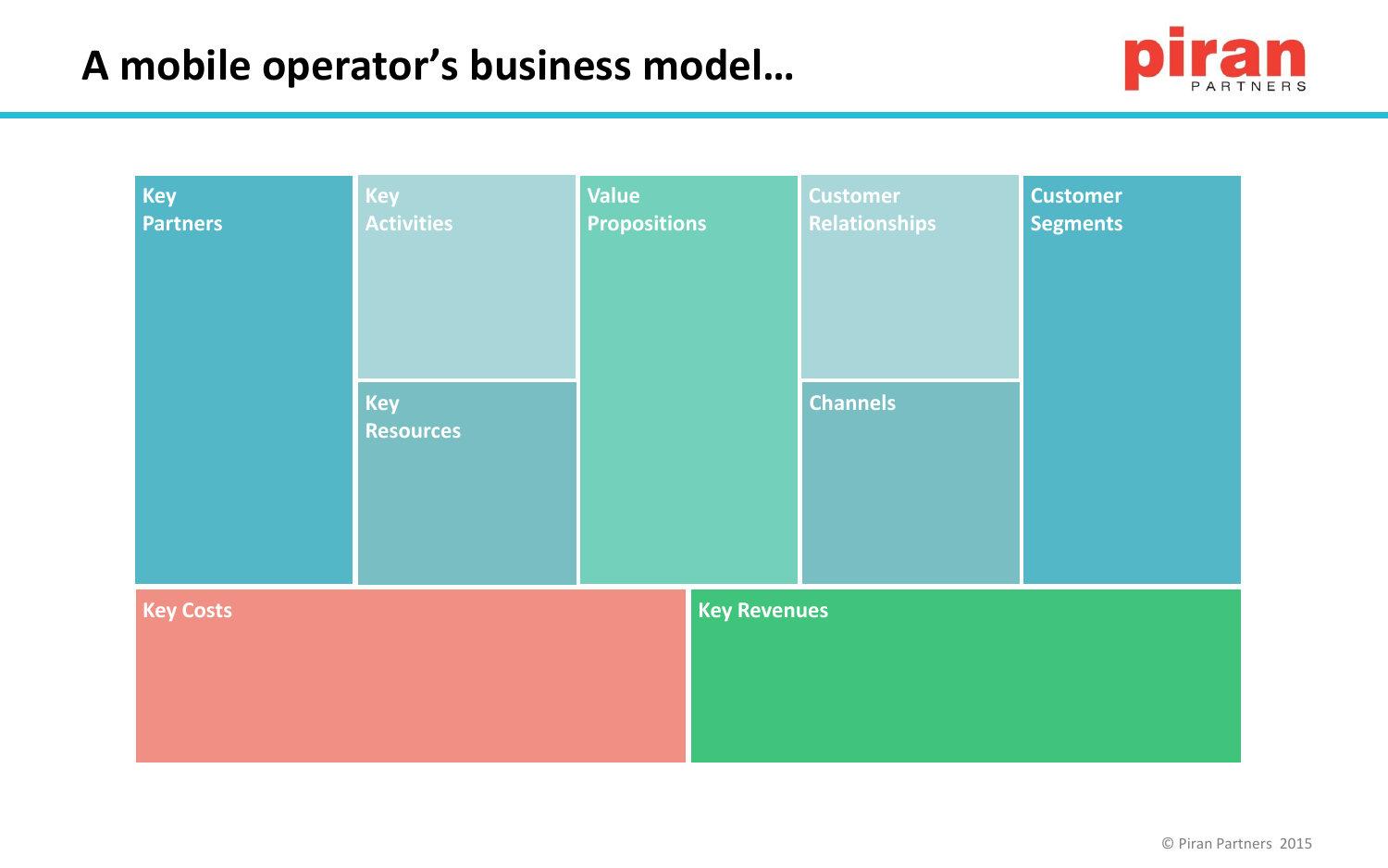

| <b>Key</b><br><b>Partners</b>                                                     | <b>Key</b><br><b>Activities</b>                                                                                          | <b>Value</b><br><b>Propositions</b>                                      |                                                                                                                                                        | <b>Customer</b><br><b>Relationships</b>                                 | <b>Customer</b><br><b>Segments</b>              |
|-----------------------------------------------------------------------------------|--------------------------------------------------------------------------------------------------------------------------|--------------------------------------------------------------------------|--------------------------------------------------------------------------------------------------------------------------------------------------------|-------------------------------------------------------------------------|-------------------------------------------------|
| Handset &<br>equipment vendors<br><b>Other carriers</b><br><b>Distribution</b>    | <b>Product marketing</b><br><b>Operations</b><br>Logistics<br><b>Carrier relations</b>                                   | Service bundles<br>Multi-product<br>bundling<br>· Value Added            | · High-touch<br>Customer care<br><b>Agents</b>                                                                                                         | • Consumers<br>• Enterprise<br>• Wholesale (MVNO)                       |                                                 |
| partners                                                                          | <b>Key</b><br><b>Resources</b><br><b>Product managers</b><br><b>Operations</b><br><b>Billing</b><br><b>Customer care</b> | Services (e.g.<br>money transfer)<br>Loyalty schemes<br>Segmented offers |                                                                                                                                                        | <b>Channels</b><br>• Direct & online<br>· Indirect resellers<br>• MVNOs |                                                 |
| <b>Key Costs</b>                                                                  |                                                                                                                          |                                                                          | <b>Key Revenues</b>                                                                                                                                    |                                                                         |                                                 |
| Selling & distribution<br>Network maintenance & investment<br>People<br>Marketing |                                                                                                                          |                                                                          | Pay-As-You-Go top-ups<br>$\bullet$<br>Post-paid service revenues<br>$\bullet$<br>Wholesale revenues<br>$\bullet$<br><b>Mobile termination revenues</b> |                                                                         | $$$ Revenue<br>Voice 60 - 90%<br>Data 10% - 40% |